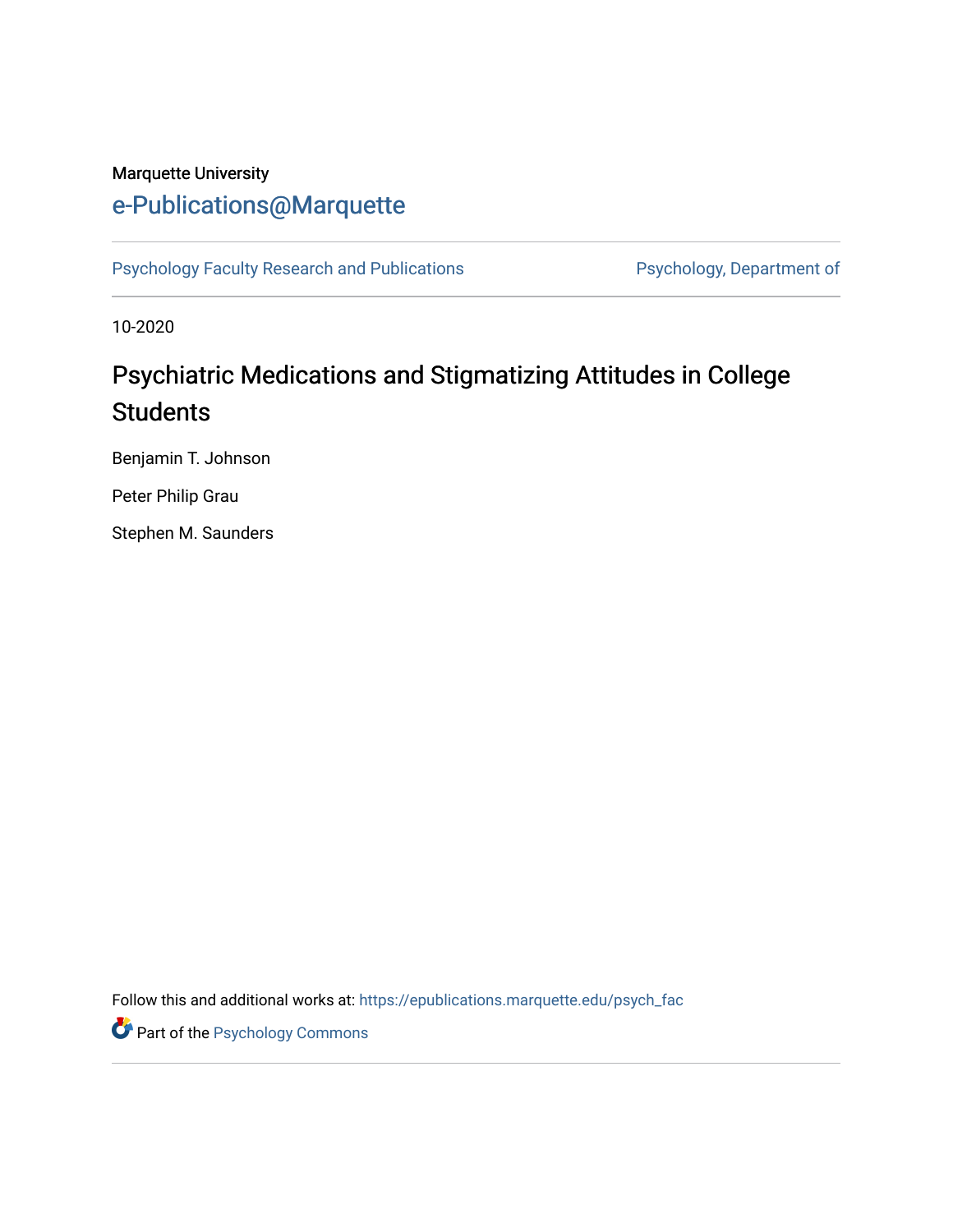**Marquette University**

## **e-Publications@Marquette**

## *Psychology Faculty Research and Publications/College of Arts and Sciences*

*This paper is NOT THE PUBLISHED VERSION;* **but the author's final, peer-reviewed manuscript.** The published version may be accessed by following the link in the citation below.

*Journal of College Student Psychotherapy*, Vol. 34, No. 4 (2020): 287-301. [DOI.](https://doi.org/10.1080/87568225.2019.1600092) This article is © Routledge Taylor & Francis Group and permission has been granted for this version to appear in [e-](http://epublications.marquette.edu/)[Publications@Marquette.](http://epublications.marquette.edu/) Routledge Taylor & Francis Group does not grant permission for this article to be further copied/distributed or hosted elsewhere without the express permission from Routledge Taylor & Francis Group.

# Psychiatric Medications and Stigmatizing Attitudes in College Students

Benjamin T. Johnson Marquette University, Milwaukee, Wisconsin, WI Peter P. Grau Marquette University, Milwaukee, Wisconsin, WI Stephen M. Saunders Marquette University, Milwaukee, Wisconsin, WI

## Abstract

Research suggests that biological explanations of mental illness include the promotion of the effectiveness of medication, and that such explanations lead to greater attributions of responsibility and potentially greater stigmatizing emotional and behavioral reactions. This study examined whether college students' attitudes toward a fellow student with mental illness are affected by whether the latter is described as having benefitted previously from medication. Results suggest that the promotion of psychiatric medications as helpful may increase stigmatizing attitudes by peers against fellow students with mental illness.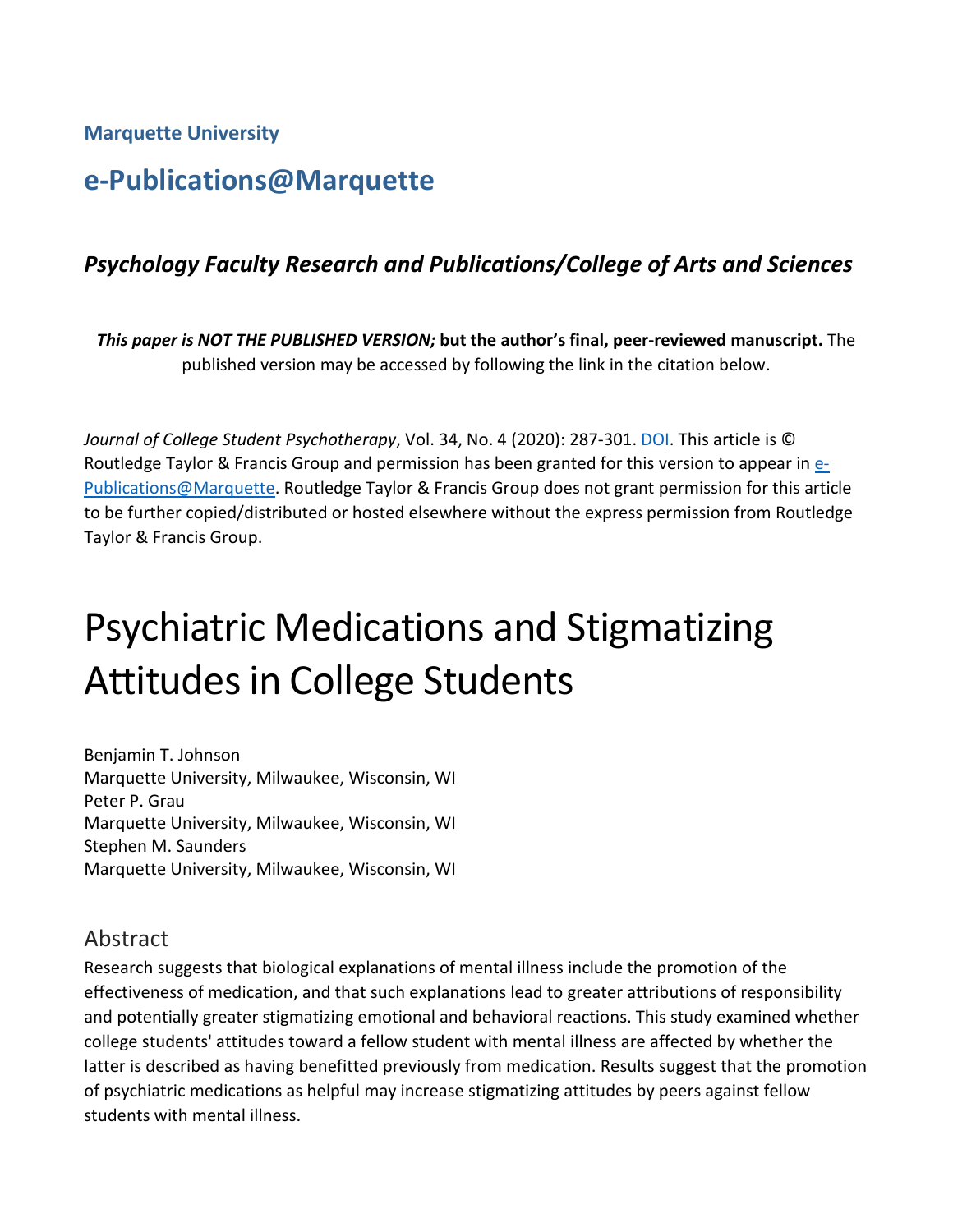## Keywords

College students; depression; mental health; psychiatric medications; stigma

About one in five adult individuals will meet criteria for a mental illness in any given year (Kessler & Wang, [17]), and college-age adults are equally or more vulnerable. Research suggests that as many as one in three adults aged 18–29 meets criteria for a mood, anxiety, or substance use disorder (Blanco et al., [[3\]](https://0-web-b-ebscohost-com.libus.csd.mu.edu/ehost/detail/detail?vid=0&sid=80b2aaac-2094-4b6a-a562-66d4997e4085%40pdc-v-sessmgr03&bdata=JnNpdGU9ZWhvc3QtbGl2ZSZzY29wZT1zaXRl#bib3); Eisenberg, Hunt & Speer, [12]; Zivin, Eisenberg, Gollust, & Golberstein, [49]). However, most adults of all ages, including young adults, never seek treatment and those that do often delay doing so (Blanco et al., 2008; Eisenberg et al., 2012; Wang et al., [45], [44]; Wu, Pilowsky, Shlenger, & Hasin, [48]). Among the reasons for not seeking treatment for mental illness include a desire to avoid the stigma associated with having a mental illness or seeking mental health treatment (Eisenberg, Downs, Golberstein, & Zivin, [11]; Substance Abuse and Mental Health Services Administration (SAMHSA), [40]; Tucker et al., [41]), and this holds true for college students who usually have relatively easy access to mental health treatment (Loya, Reddy, & Hinshaw, [26]; Zivin et al., [49]).

## [Sources of stigma and attributions](https://0-web-b-ebscohost-com.libus.csd.mu.edu/ehost/detail/detail?vid=0&sid=80b2aaac-2094-4b6a-a562-66d4997e4085%40pdc-v-sessmgr03&bdata=JnNpdGU9ZWhvc3QtbGl2ZSZzY29wZT1zaXRl#toc)

Stigma toward mental illness has been studied extensively, and numerous themes of research have emerged. For example, researchers have examined determinants of stigmatizing attitudes as a function of both the personal characteristics of people holding those attitudes and also of the clinical characteristics of the person or people that are the subject of the stigma (Pryor & Bos, [35]). Also, researchers have examined the cognitive (e.g., thoughts and attitudes), emotional (i.e., feelings) and behavioral (e.g., discriminatory behaviors) aspects of stigma (Corrigan & Shapiro, [ [8\]](https://0-web-b-ebscohost-com.libus.csd.mu.edu/ehost/detail/detail?vid=0&sid=80b2aaac-2094-4b6a-a562-66d4997e4085%40pdc-v-sessmgr03&bdata=JnNpdGU9ZWhvc3QtbGl2ZSZzY29wZT1zaXRl#bib8)). Attribution theory (e.g., Weiner, [46]) posits that the thoughts that an observer has about the cause of another person's behavior influence emotional and behavioral responses toward that person (cf. Corrigan, Markowitz, Watson, Rowan, & Kubiak, [[6\]](https://0-web-b-ebscohost-com.libus.csd.mu.edu/ehost/detail/detail?vid=0&sid=80b2aaac-2094-4b6a-a562-66d4997e4085%40pdc-v-sessmgr03&bdata=JnNpdGU9ZWhvc3QtbGl2ZSZzY29wZT1zaXRl#bib6)). For example, an important and frequent attribution about mental illness concerns control and responsibility. Studies have found that people tend to attribute more controllability to mental illness than to medical illness (Weiner, Perry, & Magnusson, [47]). Attributions of responsibility, which is sometimes attributed as personal weakness (e.g., Ben-Porath, [[2\]](https://0-web-b-ebscohost-com.libus.csd.mu.edu/ehost/detail/detail?vid=0&sid=80b2aaac-2094-4b6a-a562-66d4997e4085%40pdc-v-sessmgr03&bdata=JnNpdGU9ZWhvc3QtbGl2ZSZzY29wZT1zaXRl#bib2); Karp, [15]), have been found to be associated with negative emotional reactions (such as fear and anger) and discriminatory behavioral reactions (such as avoidance or unwillingness to hire someone; Corrigan et al., [ [7\]](https://0-web-b-ebscohost-com.libus.csd.mu.edu/ehost/detail/detail?vid=0&sid=80b2aaac-2094-4b6a-a562-66d4997e4085%40pdc-v-sessmgr03&bdata=JnNpdGU9ZWhvc3QtbGl2ZSZzY29wZT1zaXRl#bib7); Law, Rostill-Brookes, & Goodman, [21]; Link, Struening, Neese-Todd, Asmussen, & Phelan, [24]).

In a seminal piece, Corrigan ( $[4]$  $[4]$ ) distinguished public stigma and self-stigma. The former entails commonly endorsed beliefs, emotional reactions, and common behaviors directed toward people with mental illness. Others have distinguished a third category of stigma, personal stigma, which is the personal endorsement of public stigma ideas (e.g., Eisenberg et al., [11]; Pedersen & Paves, [30]). When a person develops a mental illness, public or personal stigma becomes directed at oneself and becomes self-stigma, which is the application of public attitudes, emotions, and behaviors toward oneself. Self-stigma likewise entails emotional, cognitive, and behavioral aspects, including blaming oneself for the illness, a sense of shame, damage to self-esteem, and engaging in self-defeating behaviors (e.g., not applying for certain jobs). Corrigan ( $[4]$  $[4]$ ) suggested that stigma, thereby, interferes with treatment seeking because the person attempts to avoid self-stigma by, among other things,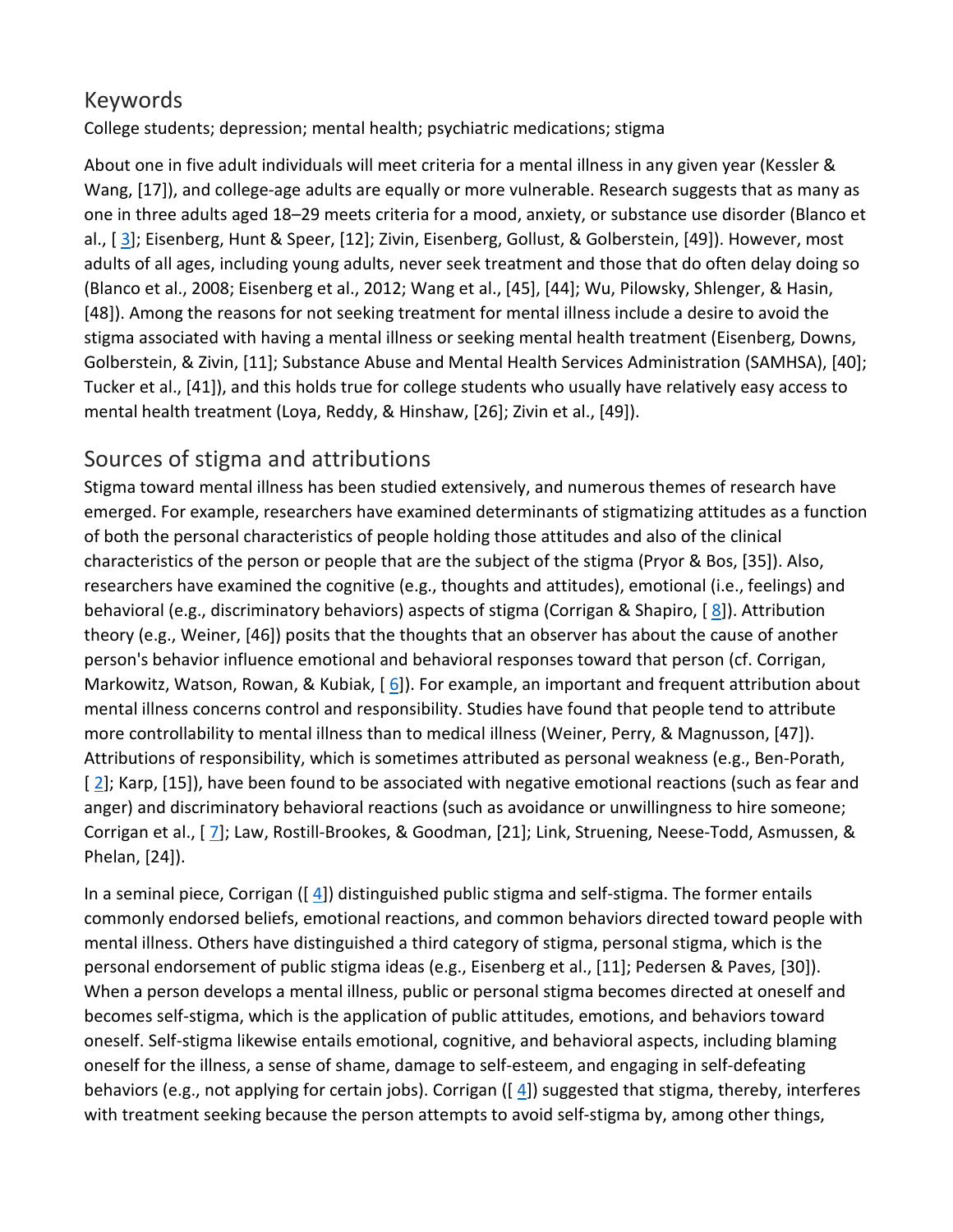denying the illness or by refusing to acknowledge it through disclosure to a health professional. Research has supported this idea. Endorsement of stigmatizing attitudes has been associated with less treatment seeking (Eisenberg et al., [11]), negative attitudes toward seeking treatment (Komiya, Good, & Sherrod, [18]; Vogel, Wade, & Haake, [43]), greater shame when seeking treatment (Verhaeghe, Bracke, & Christiaens, [42]), and less treatment adherence (Livingston & Boyd, [25]; Mojtabai et al., [28]).

## [Efforts to reduce stigma](https://0-web-b-ebscohost-com.libus.csd.mu.edu/ehost/detail/detail?vid=0&sid=80b2aaac-2094-4b6a-a562-66d4997e4085%40pdc-v-sessmgr03&bdata=JnNpdGU9ZWhvc3QtbGl2ZSZzY29wZT1zaXRl#toc)

Given the proposed causal association between attributions of cause and emotional and behavioral responses (e.g., Corrigan et al., [ [7\]](https://0-web-b-ebscohost-com.libus.csd.mu.edu/ehost/detail/detail?vid=0&sid=80b2aaac-2094-4b6a-a562-66d4997e4085%40pdc-v-sessmgr03&bdata=JnNpdGU9ZWhvc3QtbGl2ZSZzY29wZT1zaXRl#bib7)), public education campaigns seeking to reduce stigma have asserted biological causes of mental illness. It was predicted that asserting biological causes would reduce attributions of responsibility, which would in turn reduce negative emotional reactions and discriminatory behavior toward people with mental illness. Campaigns have been launched by both public and private agencies, including the National Alliance on Mental Illness ([29]) in the United States and the Canadian Mental Health Association (e.g., "Brain Illnesses," n.d.).

However, the effect of these campaigns has been mixed and potentially even counterproductive. Pescosolido and colleagues ([32]) analyzed responses to the biennial General Social Survey conducted in the United States. Consistent with educational efforts, they found that the public indeed endorsed more biological causes of mental illness in 2006 than in 1996. However, they also found that the change was not associated with reduced stigma. While biological explanations are associated with decreased beliefs that people are to blame for their mental illness (e.g., Kvaale, Haslam, & Gottdiener, [19]; Lebowitz, Pyun, & Ahn, [22]), they also have been shown to be associated with greater endorsement that the person cannot recover (Kvaale et al., [19]; Lebowitz et al., [22]; Phelan, Yang, & Cruz-Rojas, [33]), an increased desire for social distance (Rusch, Todd, Bodenhausen, & Corrigan, [37]; Speerforck, Schomerus, Pruess, & Angermeyer, [38]), increased perceptions of dangerousness (Kvaale et al., [19]; Read, Haslam, Sayce, & Davies, [36]), and increased fear (Read et al., [36]; Speerforck et al., [38]). With regard to self-stigma, endorsing a biological explanation for their illness has been shown to increase prognostic pessimism among people with mental illness (Kemp, Lickel, & Deacon, [16]; Lam & Salkovskis, [20]).

In summary, research shows that attributions about the cause of mental illness influence emotional reactions and behavioral dispositions toward people with mental illness. Although efforts to implicate biological causes of mental illness seem to be successfully reducing attributions of controllability, they do not appear to be successful at reducing other stigmatizing reactions and may actually be enhancing them in some ways.

## [Current study](https://0-web-b-ebscohost-com.libus.csd.mu.edu/ehost/detail/detail?vid=0&sid=80b2aaac-2094-4b6a-a562-66d4997e4085%40pdc-v-sessmgr03&bdata=JnNpdGU9ZWhvc3QtbGl2ZSZzY29wZT1zaXRl#toc)

The present study examined college students' cognitive, emotional, and behavioral reactions to a fellow student ("Target Student") with a history of mental illness that is starting to re-emerge. In particular, we were interested in whether implying that this student benefitted from using a medication would influence reactions. In addition to varying the type of mental illness being experienced (schizophrenia vs. major depressive disorder), half of the vignettes noted that the Target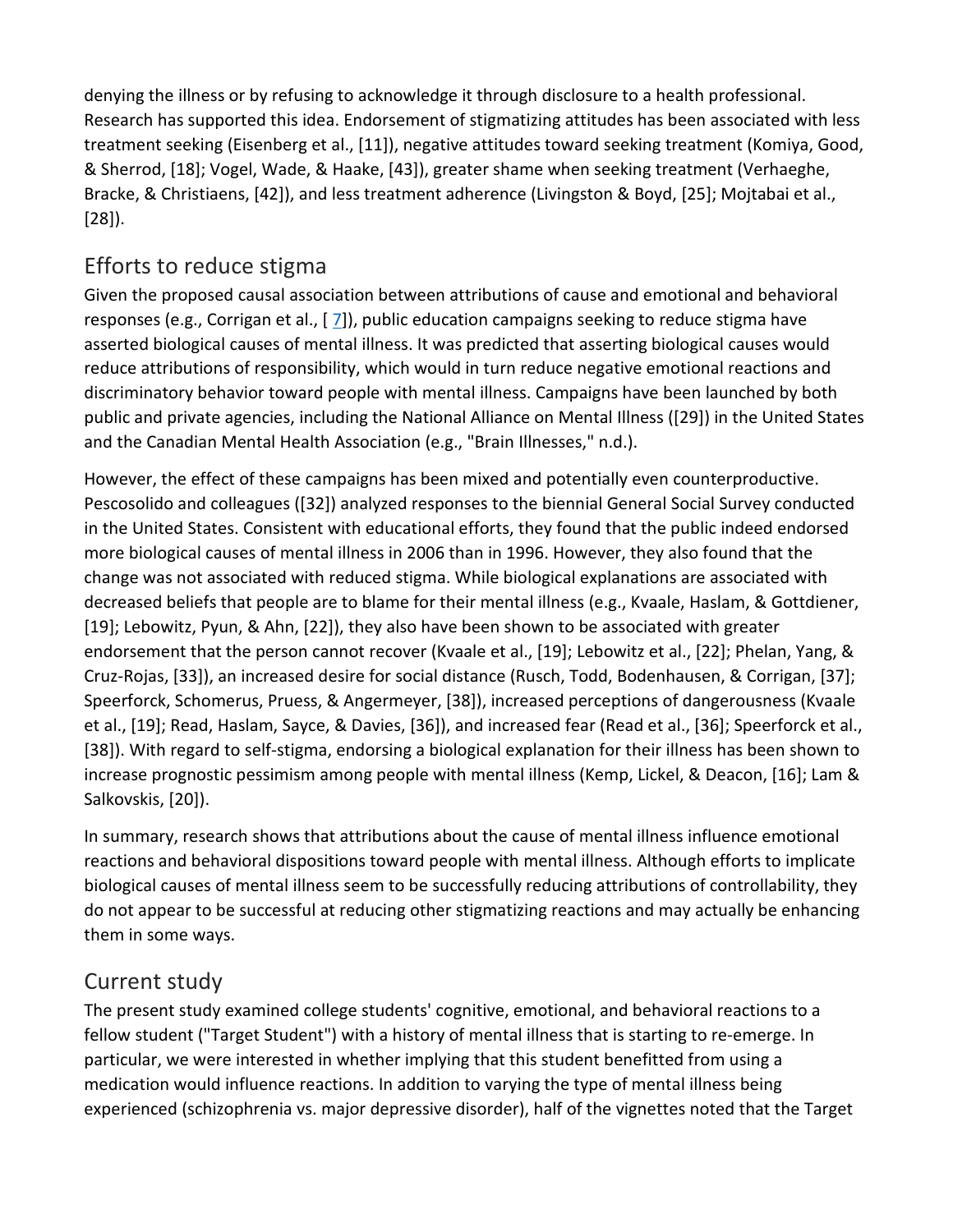Student had taken medications and then stopped, whereas, the other half did not mention a previous benefit from medications.

Three hypotheses were examined. First, based on the expectation that schizophrenia would be more likely to be perceived as being caused by biological factors than would major depressive disorder, it was predicted that participants would attribute more responsibility to the Target Student described as being depressed. Second, based on attribution research, it was predicted that participants would endorse more negative emotional reactions and more stigmatizing behavioral dispositions toward the Target Student with depression. Finally, it was predicted that participants would attribute more responsibility, endorse more negative emotional reactions, and endorse more stigmatizing behavioral dispositions when the vignette included a statement that the Target Student had taken a medication for the illness but then stopped.

## [Method](https://0-web-b-ebscohost-com.libus.csd.mu.edu/ehost/detail/detail?vid=0&sid=80b2aaac-2094-4b6a-a562-66d4997e4085%40pdc-v-sessmgr03&bdata=JnNpdGU9ZWhvc3QtbGl2ZSZzY29wZT1zaXRl#toc)

#### [Participants](https://0-web-b-ebscohost-com.libus.csd.mu.edu/ehost/detail/detail?vid=0&sid=80b2aaac-2094-4b6a-a562-66d4997e4085%40pdc-v-sessmgr03&bdata=JnNpdGU9ZWhvc3QtbGl2ZSZzY29wZT1zaXRl#toc)

Participants included 496 undergraduate students attending a private Midwestern university enrolled in a general psychology course. Ages ranged from 18 to 23 years (*M* = 18.9, *SD* = 1.01). Most participants self-identified as female (72%) and one fourth identified as male (28%). Most identified as Caucasian (77%), followed by African American (6%), Hispanic/Latino (6%), "Other" (5%), Native American (3%), and Asian American (2%). Participants were asked to indicate whether they had ever sought or were currently seeking mental health treatment and whether they knew anyone with a mental illness. They were then categorized into three groups: 136 (27.4%) indicated that they had sought treatment, 217 (43.8%) indicated that they had never sought treatment but knew someone with a mental illness, and 143 (28.8%) indicated that they had never sought treatment and that they did not know anyone with a mental illness.

#### **[Materials](https://0-web-b-ebscohost-com.libus.csd.mu.edu/ehost/detail/detail?vid=0&sid=80b2aaac-2094-4b6a-a562-66d4997e4085%40pdc-v-sessmgr03&bdata=JnNpdGU9ZWhvc3QtbGl2ZSZzY29wZT1zaXRl#toc)**

#### **[Vignettes](https://0-web-b-ebscohost-com.libus.csd.mu.edu/ehost/detail/detail?vid=0&sid=80b2aaac-2094-4b6a-a562-66d4997e4085%40pdc-v-sessmgr03&bdata=JnNpdGU9ZWhvc3QtbGl2ZSZzY29wZT1zaXRl#toc)**

In a 2 × 2 factorial design, participants read one of four vignettes describing a male college student diagnosed with mental illness last year, which was his first year at college. Half of the vignettes stated that the Target Student experienced "an episode of severe depression" (major depressive disorder or MDD) and the other half "an episode of schizophrenia." All vignettes stated that the Target Student was required to leave school but returned after a few months when symptoms improved. Half of the vignettes stated that the Target Student was given prescription medication that he subsequently stopped taking after symptoms improved, but there was no mention of medication in the other vignettes. Note that the vignette that mentioned medication did not specifically attribute improvement to that medication. The vignettes ended by saying that the same symptoms were resurfacing "in the last few months," during the Target Student's sophomore year.

#### **[Stigma questionnaire](https://0-web-b-ebscohost-com.libus.csd.mu.edu/ehost/detail/detail?vid=0&sid=80b2aaac-2094-4b6a-a562-66d4997e4085%40pdc-v-sessmgr03&bdata=JnNpdGU9ZWhvc3QtbGl2ZSZzY29wZT1zaXRl#toc)**

After reading the vignette, participants completed a questionnaire evaluating the three aspects of stigmatizing reactions toward the Target Student. Based on Corrigan and colleagues ( $[7]$  $[7]$ ), the questionnaire measured participants' (a) attributions about the cause of the Target Student current state, (b) their emotional reactions to him, and (c) their behavioral dispositions toward him.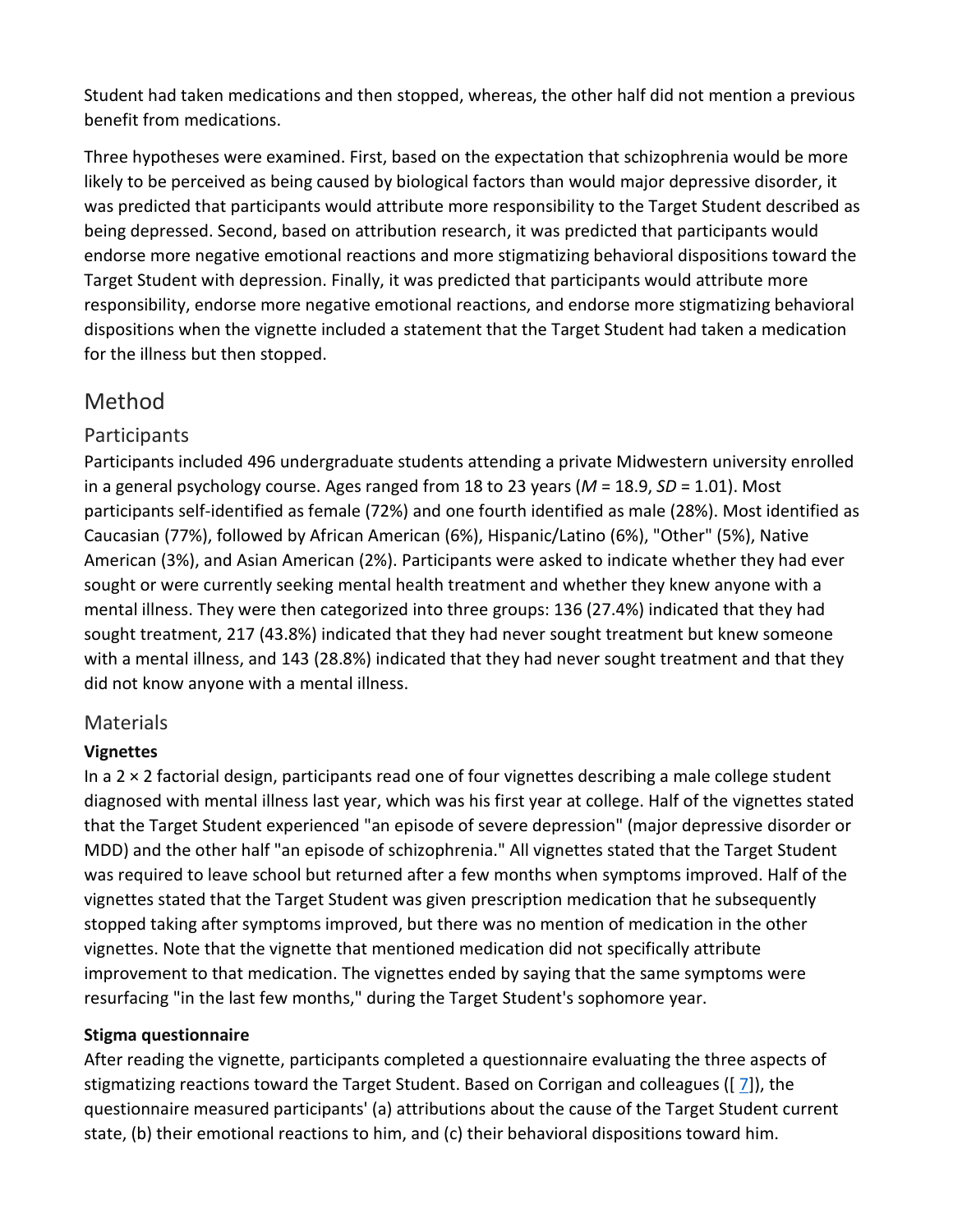Attributions of cause were measured using the Responsibility Scale, which consisted of four items (e.g., "I would think that his present condition is his own fault"). The two emotional reactions scales were the Lack of Sympathy Scale, which contained four items (e.g., "I would feel sorry for him"), and the Anger Scale, which contained five items (e.g., "I would be mad at him"). Actual behaviors toward the student could not be measured, so the questionnaire asked about participants' agreement with various potential behaviors toward the student. The Unwilling to Help Scale consisted of five items (e.g., "I would be unwilling to help him"), the Coercion into Treatment Scale consisted of five items (e.g., "Society should force him to seek treatment"), and the Social Distance Scale consisted of six items (e.g., "I would not want to be around him by myself").

Participants responded to items using a 6-point Likert scale ranging from 1 to 6 (1 indicating nil agreement with the expressed attitude, emotion, or potential behavior; 6 indicating high or complete agreement with the attitude, emotion, or potential behavior). Scale scores were created by taking the average of the items, with higher scores indicated greater stigma. All six scales had good internal consistencies, with Cronbach's alpha ranging from.82 to.90.

#### [Procedure](https://0-web-b-ebscohost-com.libus.csd.mu.edu/ehost/detail/detail?vid=0&sid=80b2aaac-2094-4b6a-a562-66d4997e4085%40pdc-v-sessmgr03&bdata=JnNpdGU9ZWhvc3QtbGl2ZSZzY29wZT1zaXRl#toc)

The study was completed via computer in a designated research room in groups ranging from 3 to 12. Participants were randomly assigned to one of the four vignettes (schizophrenia or depression; mention of benefit from medications or no mention of medications). After completing the demographic information, participants read the vignette and then completed the questionnaire. After debriefing, they were given proof of their participation to earn course credit.

#### [Results](https://0-web-b-ebscohost-com.libus.csd.mu.edu/ehost/detail/detail?vid=0&sid=80b2aaac-2094-4b6a-a562-66d4997e4085%40pdc-v-sessmgr03&bdata=JnNpdGU9ZWhvc3QtbGl2ZSZzY29wZT1zaXRl#toc)

Preliminary statistical analyses were conducted to check for normality, linearity, and univariate and multivariate outliers. When unacceptable levels of skewness were uncovered, scores were analyzed after logarithmic transformation. However, for ease of comparison, the means and standard deviations reported in tables are untransformed scores. For all multivariate analyses, if preliminary analyses revealed that the assumption of homogeneity of variance-covariance was violated, alpha was set at.025 to determine significance.

#### [Correlations between scales](https://0-web-b-ebscohost-com.libus.csd.mu.edu/ehost/detail/detail?vid=0&sid=80b2aaac-2094-4b6a-a562-66d4997e4085%40pdc-v-sessmgr03&bdata=JnNpdGU9ZWhvc3QtbGl2ZSZzY29wZT1zaXRl#toc)

The descriptive statistics for the stigma scales are shown in Table 1. Correlations between the scales (see Table 1) indicate that attributing greater responsibility to the Target Student was associated with more negative emotions (anger and lack of sympathy) and more negative behavioral dispositions (increased desire for social distance, less willingness to help, and more willingness to coerce into treatment).

| Stigma scale         |         |          | 4        |          | 6        | M(SD)      |
|----------------------|---------|----------|----------|----------|----------|------------|
| 1. Responsibility    | $.39**$ | $.48**$  | $.16***$ | $.17***$ | $.17***$ | 2.24(1.08) |
| 2. Lack of sympathy  |         | $.35***$ | $.37***$ | .01      | $.19**$  | 2.03(0.96) |
| 3. Anger             |         |          | $.21***$ | $.23**$  | $.31***$ | 1.82(0.95) |
| 4. Unwilling to help |         |          |          | $.11*$   | $.41**$  | 1.78(0.91) |

Table 1. Correlations between stigma scales and scale means and SDs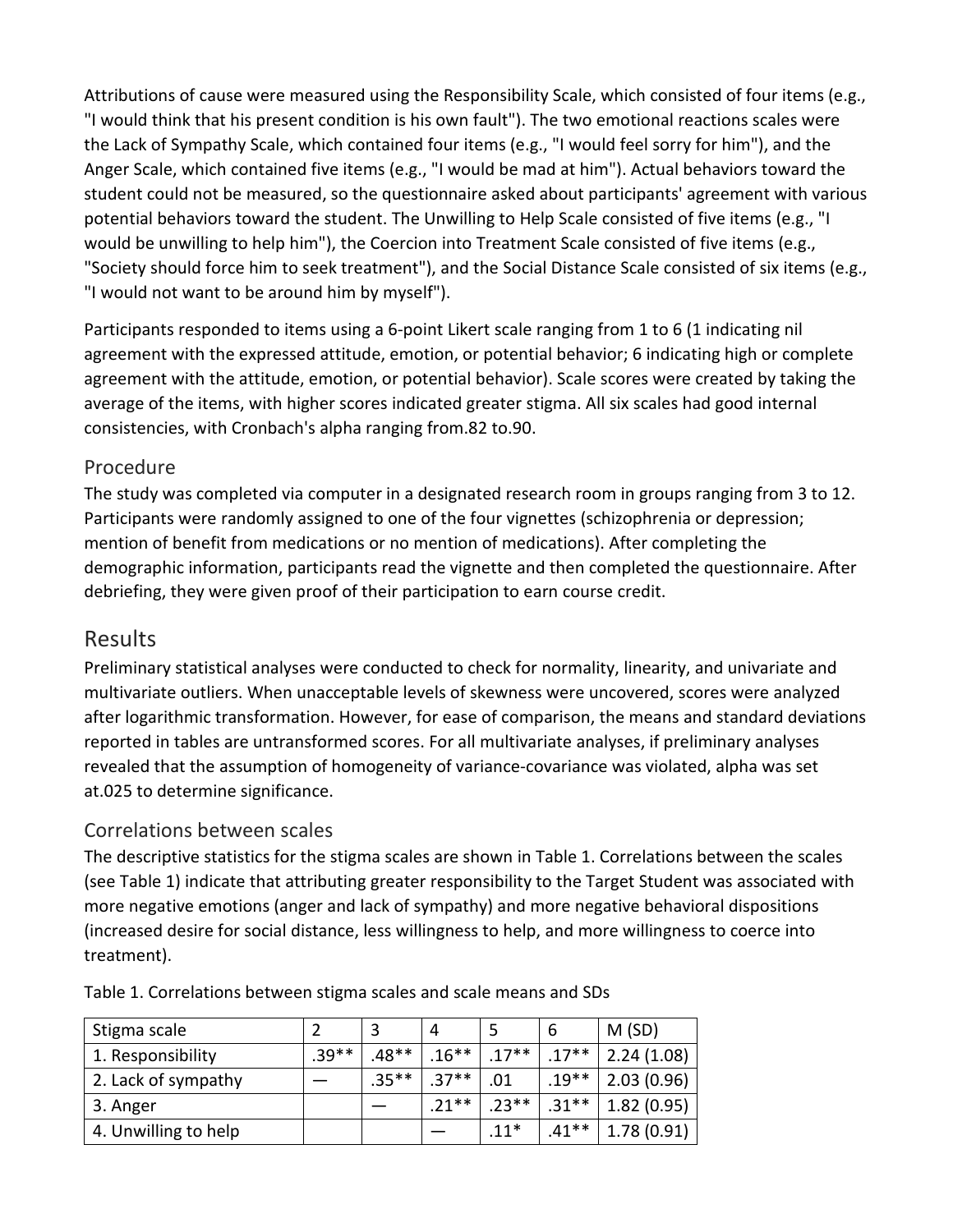| 5. Coercion into treatment |  |  | $.36***$ 3.85 (1.35) |
|----------------------------|--|--|----------------------|
| 6. Social distance         |  |  | 2.71(1.06)           |

1 \**p* < 05. \*\**p <* 01.

#### [Gender and familiarity covariates](https://0-web-b-ebscohost-com.libus.csd.mu.edu/ehost/detail/detail?vid=0&sid=80b2aaac-2094-4b6a-a562-66d4997e4085%40pdc-v-sessmgr03&bdata=JnNpdGU9ZWhvc3QtbGl2ZSZzY29wZT1zaXRl#toc)

To test for possible confounding variables, multivariate Analysis of Variance (ANOVA) was conducted using gender and previous treatment experience as independent variables and the six scales as the dependent variables. Table 2 displays scores for male and female participants. Multivariate analysis revealed a main effect for gender, Wilks' λ =.94, *F*( [6,](https://0-web-b-ebscohost-com.libus.csd.mu.edu/ehost/detail/detail?vid=0&sid=80b2aaac-2094-4b6a-a562-66d4997e4085%40pdc-v-sessmgr03&bdata=JnNpdGU9ZWhvc3QtbGl2ZSZzY29wZT1zaXRl#bib6)490) = 5.70, *p* <.001. Subsequent univariate t-tests contrasting male and female participants showed that males obtained significantly higher scores (indicating more stigma) on the attribution scale and the two emotional reaction scales, but not on any of the behavioral disposition scales. Multivariate analysis also revealed a main effect of familiarity with mental illness, Wilks' λ =.92, *F*( [6,](https://0-web-b-ebscohost-com.libus.csd.mu.edu/ehost/detail/detail?vid=0&sid=80b2aaac-2094-4b6a-a562-66d4997e4085%40pdc-v-sessmgr03&bdata=JnNpdGU9ZWhvc3QtbGl2ZSZzY29wZT1zaXRl#bib6)490) = 3.51, *p* <.001. Subsequent univariate analyses showed that those with greater familiarity with mental illness endorsed lower scores (less stigma) on the three behavioral disposition scales, indicating greater willingness to help the Target Student, less agreement that he should be forced into treatment, and less desire for social distance. Post-hoc analyses also showed that participants who indicated that they knew someone with mental illness but had never sought treatment themselves obtained significantly higher scores on the Lack of Sympathy Scale than other participants (see Table 2). In light of these results, subsequent multivariate statistical analyses used participants' gender and familiarity with mental illness as covariates.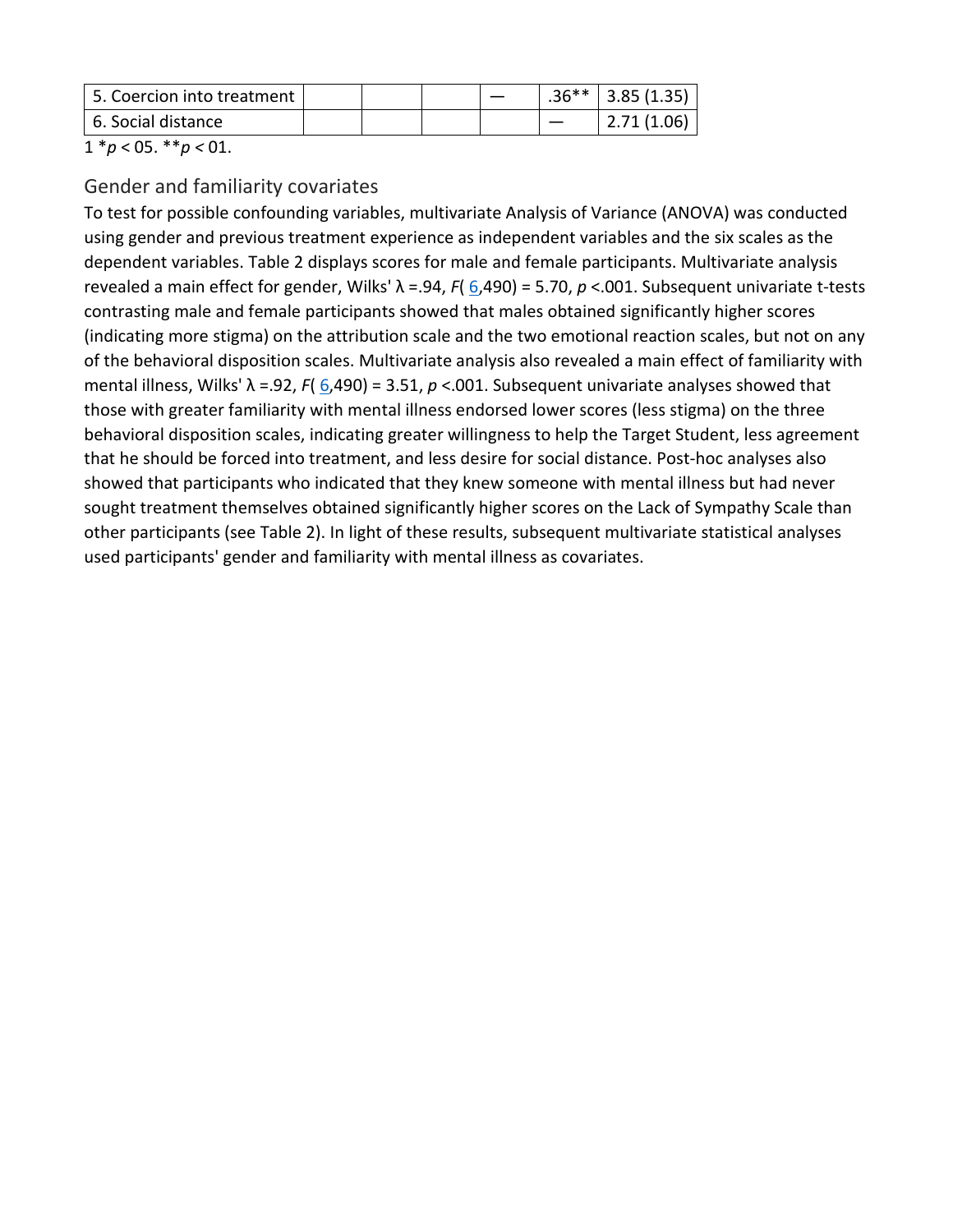|                         | Gender     |            |           | Familiarity with mental illness |              |                    |            |
|-------------------------|------------|------------|-----------|---------------------------------|--------------|--------------------|------------|
|                         | Male       | Female     |           | Sought treatment                | Know someone | Don't know anybody |            |
| Scale                   | M(SD)      | M(SD)      | t-test    | M(SD)                           | M(SD)        | M(SD)              | F-value    |
| Responsibility          | 2.55(1.13) | 2.12(1.04) | $3.99***$ | 2.20(1.02)                      | 2.30(1.18)   | 2.19(0.99)         | 1.02       |
| Lack of sympathy        | 2.27(0.98) | 1.94(0.94) | $3.41***$ | 1.89(0.81)                      | 2.17(1.08)   | 1.95(0.88)         | $4.16*$    |
| Anger                   | 2.05(1.02) | 1.74(0.91) | $3.36***$ | 1.68(0.86)                      | 1.87(1.05)   | 1.88(0.85)         | 2.06       |
| Unwilling to help       | 2.03(0.94) | 1.68(0.88) | $3.92***$ | 1.65(0.86)                      | 1.75(0.87)   | 1.94(1.00)         | $3.55*$    |
| Coercion into treatment | 4.01(1.27) | 3.79(1.38) | 1.65      | 3.74(1.57)                      | 3.76(1.28)   | 4.10(1.22)         | $3.46*$    |
| Social distance         | 2.87(1.04) | 2.64(1.06) | 2.15      | 2.45(1.10)                      | 2.61(0.98)   | 3.10(1.03)         | $15.62***$ |

Table 2. Differences in stigma scale scores based on participant gender and familiarity with mental illness

2 *Note*. Higher scores indicate greater endorsement of stigmatizing attitudes, feelings, and behaviors.

 $3 * p < .05. * p < .01. * * p < .001.$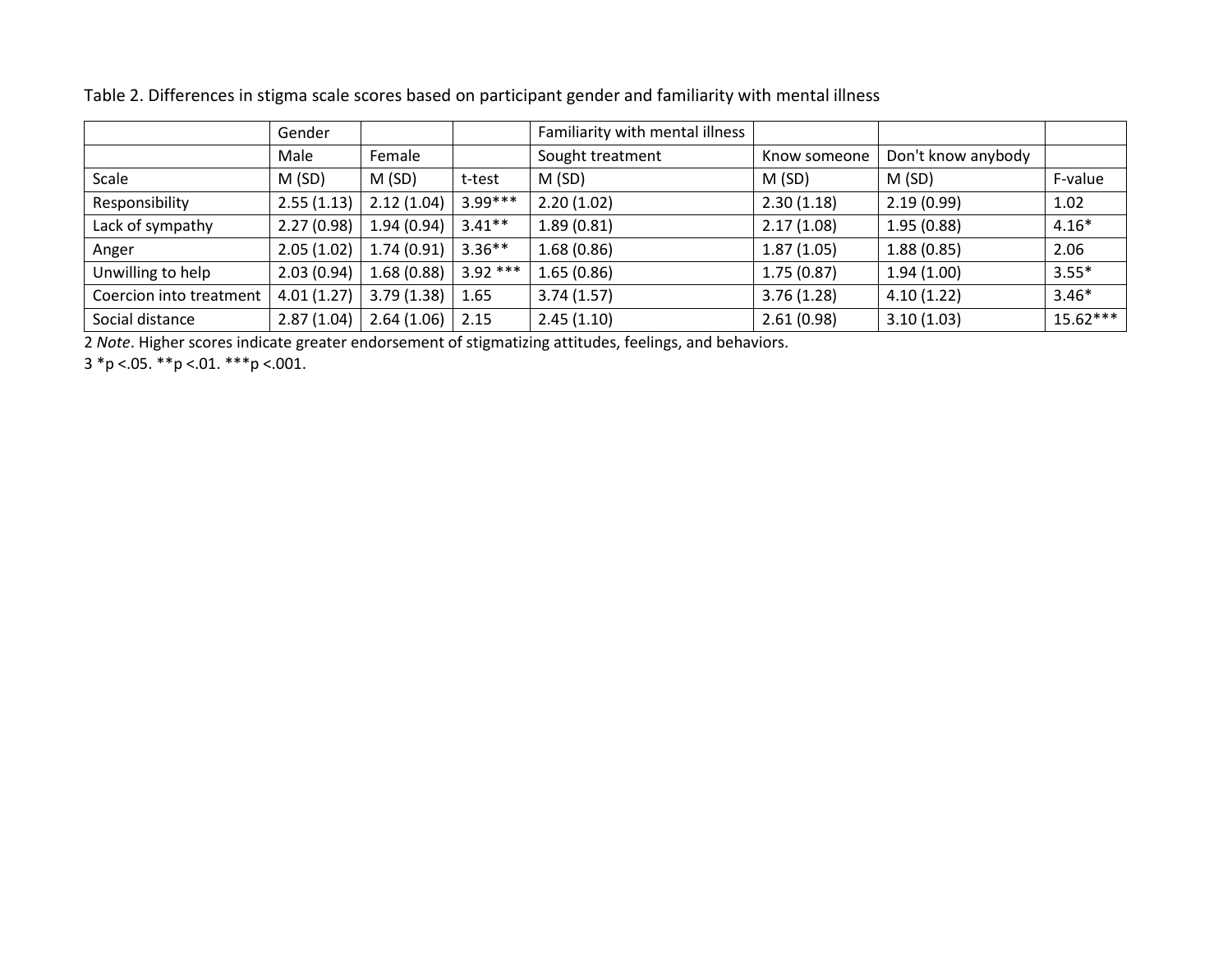#### Mental [illness type, medications, and stigma](https://0-web-b-ebscohost-com.libus.csd.mu.edu/ehost/detail/detail?vid=0&sid=80b2aaac-2094-4b6a-a562-66d4997e4085%40pdc-v-sessmgr03&bdata=JnNpdGU9ZWhvc3QtbGl2ZSZzY29wZT1zaXRl#toc)

A 2 × 2 multivariate ANOVA, controlling for gender and familiarity with mental illness, was conducted in order to assess the effects of mental illness type (MDD versus schizophrenia) and medication use (Took Medication then Stopped versus No Mention of Medication) on stigmatizing attitudes. The results are summarized in Table 3. There was a main effect of mental illness type (Wilks' λ =.79, *F*( [6,](https://0-web-b-ebscohost-com.libus.csd.mu.edu/ehost/detail/detail?vid=0&sid=80b2aaac-2094-4b6a-a562-66d4997e4085%40pdc-v-sessmgr03&bdata=JnNpdGU9ZWhvc3QtbGl2ZSZzY29wZT1zaXRl#bib6)490) = 21.36, *p* <.001, *n*<sup>2</sup> =.21), a main effect for medication use (Wilks' λ =.81, *F*( [6,](https://0-web-b-ebscohost-com.libus.csd.mu.edu/ehost/detail/detail?vid=0&sid=80b2aaac-2094-4b6a-a562-66d4997e4085%40pdc-v-sessmgr03&bdata=JnNpdGU9ZWhvc3QtbGl2ZSZzY29wZT1zaXRl#bib6)490) = 19.64, *p* <.001, *n*<sup>2</sup> =.19), and an interaction effect (Wilks' λ =.97, *F*( [6,](https://0-web-b-ebscohost-com.libus.csd.mu.edu/ehost/detail/detail?vid=0&sid=80b2aaac-2094-4b6a-a562-66d4997e4085%40pdc-v-sessmgr03&bdata=JnNpdGU9ZWhvc3QtbGl2ZSZzY29wZT1zaXRl#bib6)490) = 2.58, *p* =.018, *n*<sup>2</sup> =.03). Subsequent univariate analyses were conducted, again controlling for gender and familiarity with mental illness.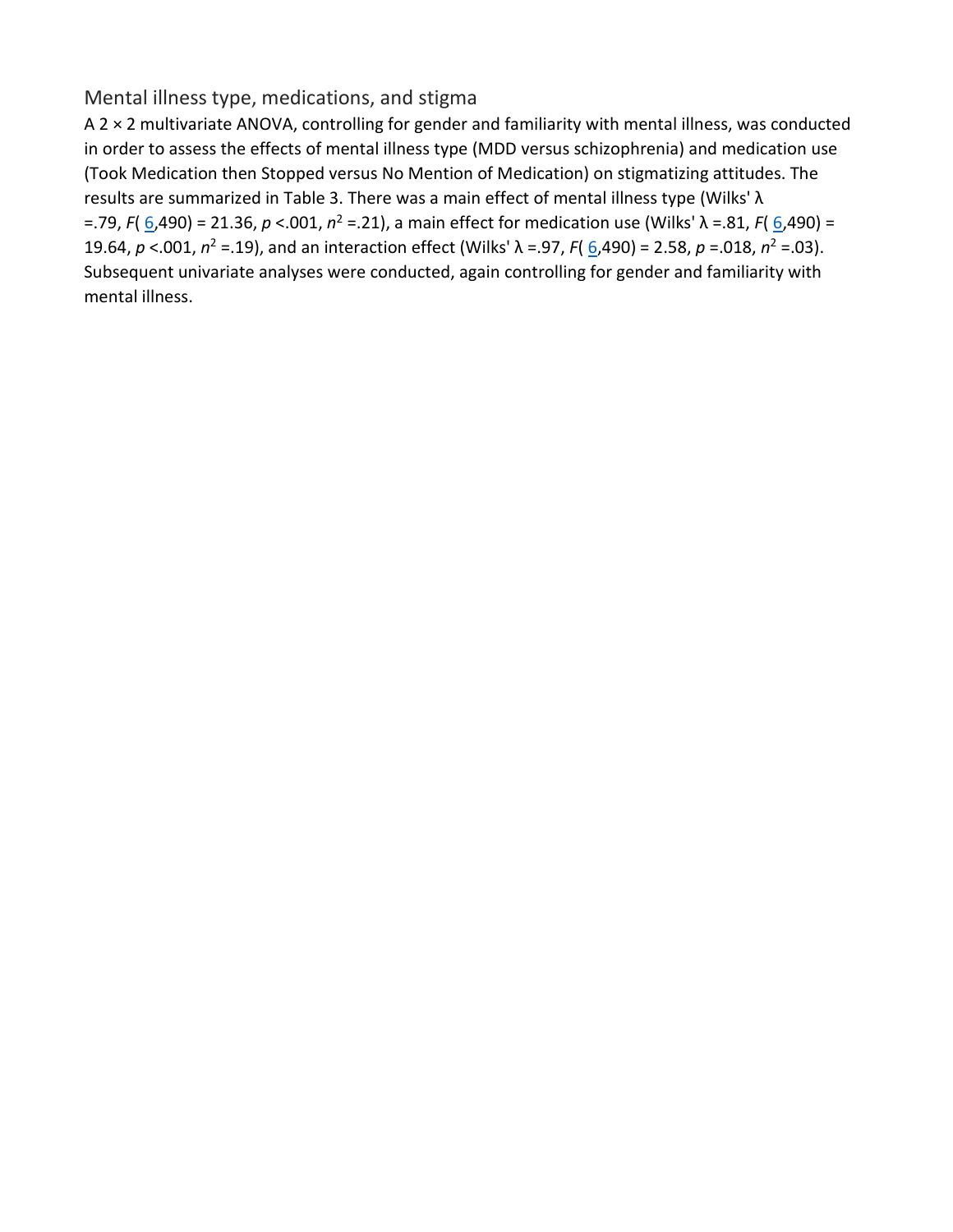Table 3. Stigma scores by diagnosis and medication use

|                         |                  | Took medication then stopped | No mention of medication | Row total    |
|-------------------------|------------------|------------------------------|--------------------------|--------------|
| Scale                   | <b>Diagnosis</b> | M(SD)                        | M(SD)                    | [M (SD)]     |
| Responsibility          | Depression       | 2.81(1.26)                   | 2.04(0.85)               | [2.42(1.13)] |
| Schizophrenia           | 2.50(1.04)       | 1.57(0.66)                   | [2.06(1.00)]             |              |
| Column total [M (SD)]   | [2.64(1.16)]     | [1.82(0.81)]                 |                          |              |
| Lack of sympathy        | Depression       | 2.37(1.08)                   | 1.98(0.96)               | [2.18(1.03)] |
| Schizophrenia           | 2.01(0.90)       | 1.74(0.80)                   | [1.88(0.85)]             |              |
| Column total [M (SD)]   | [2.17(0.99)]     | [1.88(0.89)]                 |                          |              |
| Anger                   | Depression       | 1.95(1.11)                   | 1.73(0.89)               | [1.84(1.00)] |
| Schizophrenia           | 1.96(0.98)       | 1.64(0.73)                   | [1.81(0.89)]             |              |
| Column total [M (SD)]   | [1.95(1.04)]     | [1.69(0.81)]                 |                          |              |
| Unwilling to help       | Depression       | 1.80(0.90)                   | 1.48(0.81)               | [1.64(0.87)] |
| Schizophrenia           | 1.89(0.91)       | 1.96 (0.96)                  | [1.92(0.93)]             |              |
| Column total [M (SD)]   | [1.85(0.91)]     | [1.71(0.91)]                 |                          |              |
| Coercion into treatment | Depression       | 3.77(1.32)                   | 3.04(1.37)               | [3.40(1.39)] |
| Schizophrenia           | 4.47(1.04)       | 4.12(1.24)                   | [4.31(1.15)]             |              |
| Column total [M (SD)]   | [4.14(1.23)]     | [3.55(1.41)]                 |                          |              |
| Social distance         | Depression       | 2.64(1.08)                   | 2.37(0.99)               | [2.50(1.04)] |
| Schizophrenia           | 2.78(1.14)       | 3.08(0.88)                   | [2.92(1.04)]             |              |
| Column total [M (SD)]   | [2.71(1.11)]     | [2.70(1.00)]                 |                          |              |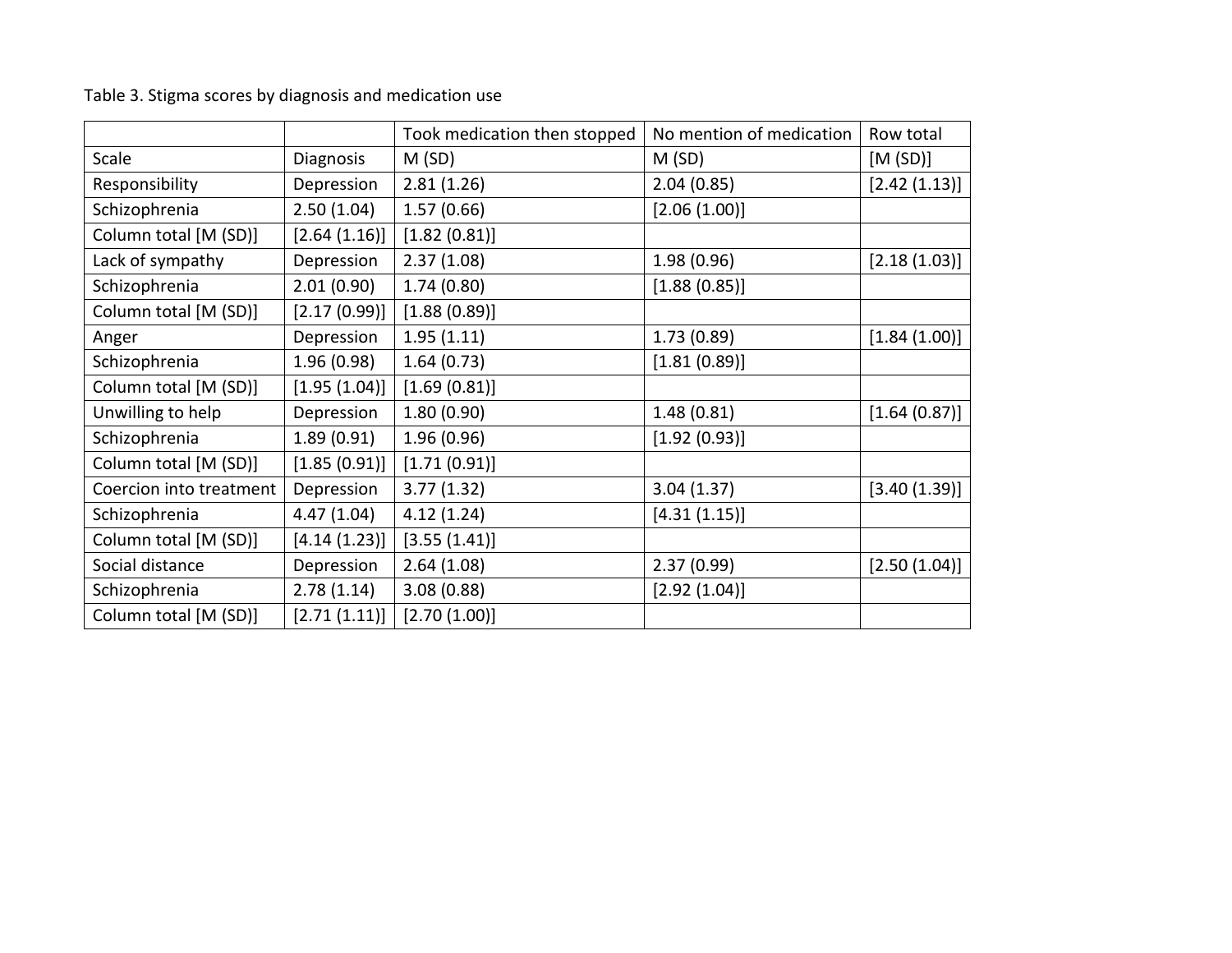#### **[Mental illness](https://0-web-b-ebscohost-com.libus.csd.mu.edu/ehost/detail/detail?vid=0&sid=80b2aaac-2094-4b6a-a562-66d4997e4085%40pdc-v-sessmgr03&bdata=JnNpdGU9ZWhvc3QtbGl2ZSZzY29wZT1zaXRl#toc)**

Participants endorsed significantly higher scores on the Responsibility Scale (*F* = 21.19, *p* <.001) and the Lack of Sympathy Scale (*F* = 13.59, *p* <.001) for the Target Student described as having MDD, whereas, they endorsed significantly higher scores on the Unwilling to Help Scale (*F* = 10.84, *p* =.001), the Coercion into Treatment Scale (*F* = 61.32, *p* <.001), and the Social Distance Scale (*F* = 18.77, *p* <.001) for the Target Student described as having schizophrenia. There was no effect of mental illness type with regard to participants' endorsement of the Anger Scale score (*F* = 1.11, *ns*).

#### **[Medication](https://0-web-b-ebscohost-com.libus.csd.mu.edu/ehost/detail/detail?vid=0&sid=80b2aaac-2094-4b6a-a562-66d4997e4085%40pdc-v-sessmgr03&bdata=JnNpdGU9ZWhvc3QtbGl2ZSZzY29wZT1zaXRl#toc)**

Compared to the scores for the Target Student not described as having taken medications, participants endorsed significantly higher scores for the Target Student described as having taken medication and then stopping on the Responsibility Scale (*F* = 85.92, *p* <.001), the Lack of Sympathy Scale (*F* = 12.45, *p* <.001), the Anger Scale (*F* = 8.22, *p* =.004), and the Coercion into Treatment Scale (*F* = 22.08, *p* <.001). There were no differences on the two behavioral disposition scales, Unwilling to Help Scale (*F* = 1.23, *ns*) and the Social Distance Scale (*F* = 1.16, *ns*).

#### **[Illness by medication interaction](https://0-web-b-ebscohost-com.libus.csd.mu.edu/ehost/detail/detail?vid=0&sid=80b2aaac-2094-4b6a-a562-66d4997e4085%40pdc-v-sessmgr03&bdata=JnNpdGU9ZWhvc3QtbGl2ZSZzY29wZT1zaXRl#toc)**

There was an interaction effect between the illness type and whether or not the Target Student was described as having taken medication on two of the behavioral disposition scales, the Unwilling to Help Scale (*F* = 5.31, *p* =.02) and the Social Distance Scale (*F* = 8.06, *p* =.004). The interactions for the two scales are illustrated in Figures 1 and 2. For the vignette describing the Target Student with MDD, there was greater willingness to help and less desire for social distance if there was no mention of him taking and then stopping medication. In contrast, for the vignette describing the Target Student with schizophrenia, taking medications and stopping did not influence willingness to help scores but did influence desire for social distance scores. To be specific, participants indicated greater desire for social distance from the Target Student diagnosed with schizophrenia if there was no mention of medication.



Figure 1. Illness type and medication use effect on unwilling to help scale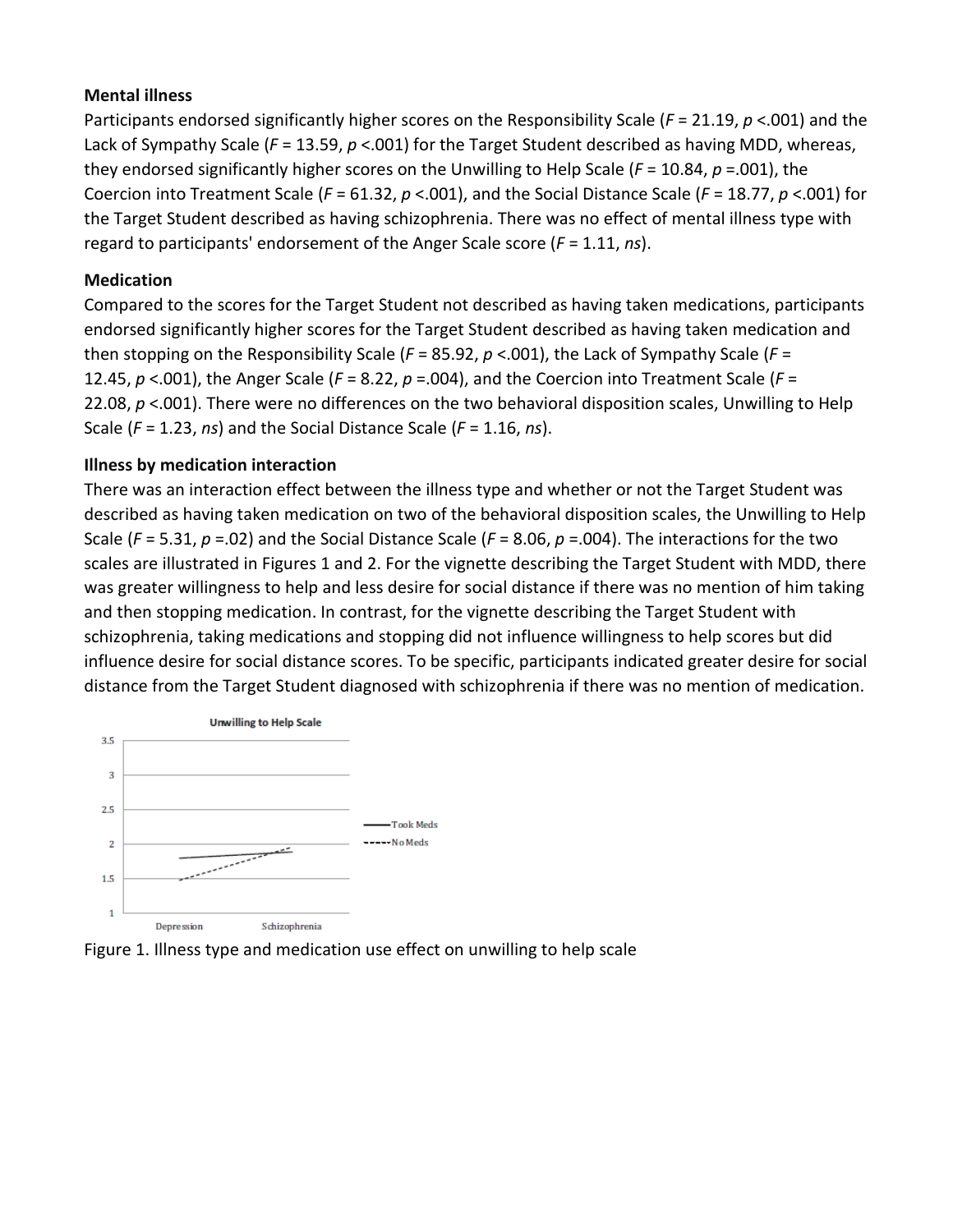

Figure 2. Illness type and medication use effect on social distance scale

## **[Discussion](https://0-web-b-ebscohost-com.libus.csd.mu.edu/ehost/detail/detail?vid=0&sid=80b2aaac-2094-4b6a-a562-66d4997e4085%40pdc-v-sessmgr03&bdata=JnNpdGU9ZWhvc3QtbGl2ZSZzY29wZT1zaXRl#toc)**

The study examined stigmatizing reactions of college students toward a hypothetical fellow student with a mental illness. As predicted by the attribution model (cf. Corrigan, Watson, Warpinski, & Gracia, [ [9\]](https://0-web-b-ebscohost-com.libus.csd.mu.edu/ehost/detail/detail?vid=0&sid=80b2aaac-2094-4b6a-a562-66d4997e4085%40pdc-v-sessmgr03&bdata=JnNpdGU9ZWhvc3QtbGl2ZSZzY29wZT1zaXRl#bib9)), attributions of responsibility were positively associated with negative emotional reactions and with stigmatizing behavioral dispositions. Results showed that male respondents endorsed generally more stigmatizing attitudes than female respondents. Male respondents attributed more responsibility to the student with mental illness, acknowledged less sympathy and more anger toward him, and expressed less willingness to help him, a finding that is generally consistent with prior research (e.g., Feeg, Prager, Moylan, Smith, & Cullinan, [13]; Mojtabai et al., [28]). This is likely in part due to the Target Student being male, as prior research has shown that men with mental illness are viewed as being more dangerous than women and, as a result, are less socially tolerated (Phelan & Basow, [34]).

Respondents who were personally familiar with mental illness, either because they had sought treatment for mental illness at some point in the past or knew someone with mental illness, generally endorsed less stigmatizing behavioral dispositions, which is also consistent with the existing literature (Couture & Penn, [10]; Lee & Seo, [23]; Mojtabai, [27]; Stuber, Rocha, Christian, & Link, [39]). To be specific, they indicated more willingness to help and less desire for social distance compared to people who had no personal familiarity with mental illness. It should be noted that a relatively large number of participants in our sample (28.8%) indicated that they did not know anyone with a mental illness. This group also endorsed the greatest desire for social distance, which is consistent with previous research (Lee & Seo, [23]). While the result was expected, given the increasing awareness and discussion of mental illness noted in the recent literature (e.g., Corrigan, Kosyluk, Fokuo, & Park, [ [5\]](https://0-web-b-ebscohost-com.libus.csd.mu.edu/ehost/detail/detail?vid=0&sid=80b2aaac-2094-4b6a-a562-66d4997e4085%40pdc-v-sessmgr03&bdata=JnNpdGU9ZWhvc3QtbGl2ZSZzY29wZT1zaXRl#bib5)), this lack of contact with people with mental illness is not likely to be representative of the general population. Interestingly, the participants who expressed the least sympathy toward the student with mental illness entailed the group that knew someone with mental illness but had never sought treatment themselves.

As found in previous research (e.g., Stuber et al., [39]), stigmatizing attitudes depended on the illness described in the vignette. As predicted, the vignette character described as having "severe depression" was rated by respondents as both being more responsible and less sympathetic. In contrast, when the student described in the vignette was experiencing reemerging symptoms of schizophrenia, respondents indicated a reduced willingness to help, a greater desire to coerce him into treatment, and a greater desire for social distance. In other words, respondents seemed to indicate that the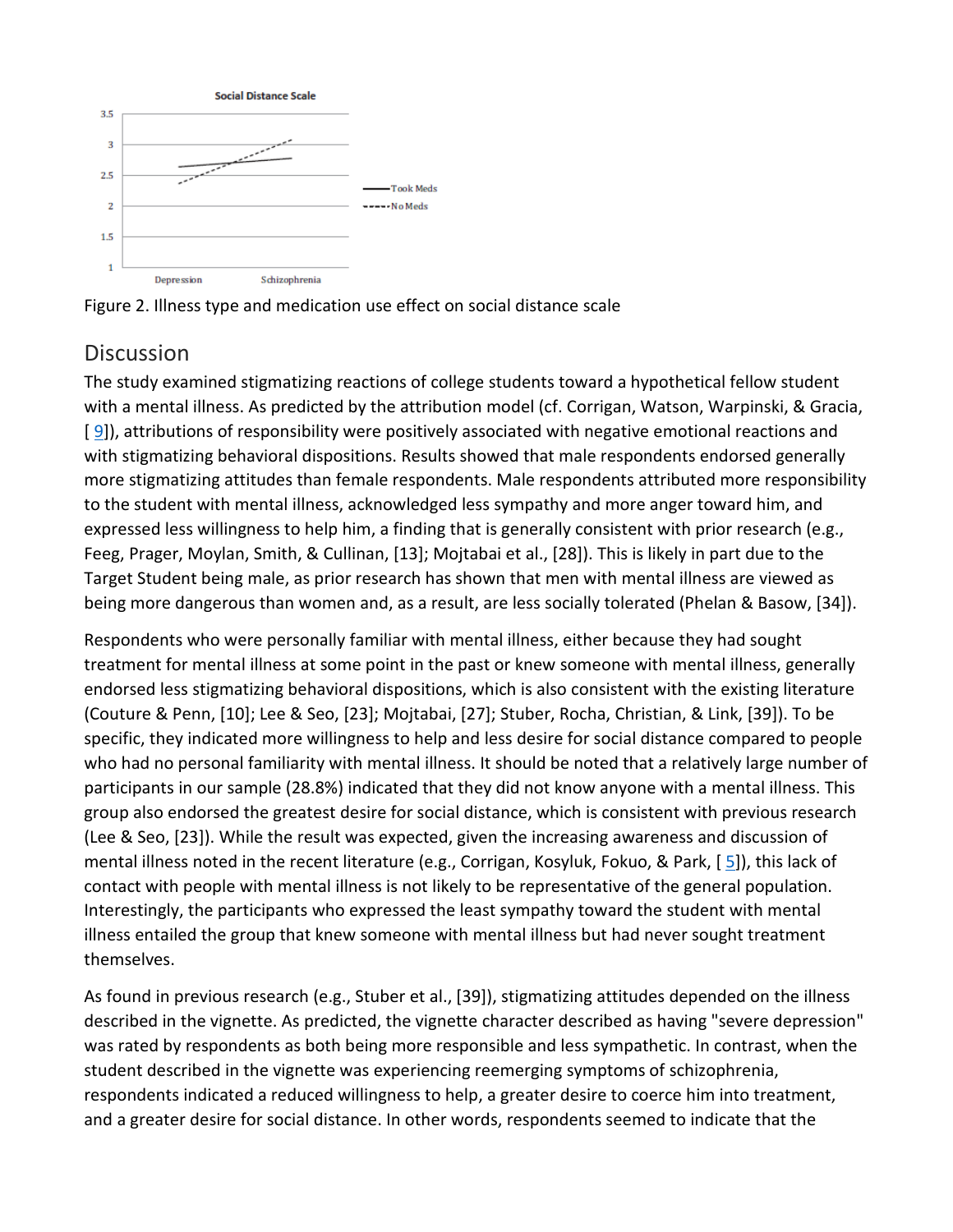hypothetical person with schizophrenia, while less responsible and more sympathetic presumably because of a belief in the biological cause of the disorder, is nonetheless more dangerous, should be avoided, and should be coerced to take medications. Indeed, the desire for social distance was exacerbated when there was no indication that the person with schizophrenia had ever taken medications.

#### [Effect of a stopped medication](https://0-web-b-ebscohost-com.libus.csd.mu.edu/ehost/detail/detail?vid=0&sid=80b2aaac-2094-4b6a-a562-66d4997e4085%40pdc-v-sessmgr03&bdata=JnNpdGU9ZWhvc3QtbGl2ZSZzY29wZT1zaXRl#toc)

We hypothesized that college students would react more negatively to a fellow student who was experiencing a reemergence of mental illness if that student was described as having stopped taking prescribed medications than if there were no mention of medications. The hypothesis was based on public education messaging over the last two decades that has promoted the idea that mental illness is caused by biology. Note that the vignette did not directly attribute the person's recovery to medication (The vignette stated, "he was given a prescription of antidepressant/antipsychotic medication and was doing much better after a few months.") Nonetheless, respondents endorsed more stigmatizing attitudes toward the person described as taking and subsequently discontinuing medication. Specifically, the vignette character who discontinued use of medication was viewed as being more responsible for his illness, was accorded less sympathy and more anger, and was more likely to garner a greater desire, on the part of respondents, to coerce him into treatment. Consistent with research on the implications of increased acceptance of a biological basis for mental illness (e.g., Pescosolido et al., [32]), these results can be interpreted to indicate that college students endorse the idea that recovery or improvement is within reach of anyone with mental illness who is willing to take medications, although further research is needed to support that interpretation.

Finally, the results suggest that people with depression might be particularly vulnerable to this effect. When the vignette described a student with increasing symptoms of depression who seemingly benefitted from medication in the past and then stopped taking them, respondents were even more likely to react with a desire for increased social distance and a decreased willingness to help. For schizophrenia, there was enhanced desire for social distance when there was no mention of previous medication. Given much greater rates for MDD (American Psychiatric Association, [ [1\]](https://0-web-b-ebscohost-com.libus.csd.mu.edu/ehost/detail/detail?vid=0&sid=80b2aaac-2094-4b6a-a562-66d4997e4085%40pdc-v-sessmgr03&bdata=JnNpdGU9ZWhvc3QtbGl2ZSZzY29wZT1zaXRl#bib1)), such stigmatizing attitudes will likely have a more widespread impact.

#### [Limitations and implications](https://0-web-b-ebscohost-com.libus.csd.mu.edu/ehost/detail/detail?vid=0&sid=80b2aaac-2094-4b6a-a562-66d4997e4085%40pdc-v-sessmgr03&bdata=JnNpdGU9ZWhvc3QtbGl2ZSZzY29wZT1zaXRl#toc)

There are several limitations of the current study. First, the simplicity of the vignette structure is both a strength and a weakness of this study. While it allows for the identification of the trends seen in this study, the lack of detail contained in the vignettes prevents specificity of analysis. Further research is needed to specify more precisely how respondents were interpreting these vignettes, which were purposefully vague in this study. As such, this study can serve as a pilot study in a larger line of research exploring mental illness type, psychiatric medications, and stigma. In future studies, vignette structures should assess if including additional details (e.g., provider opinion of medication discontinuation, reason for not taking medication, presence of lack of medication side effects) moderates the strength of stigmatizing reactions. Other directions for future research include explicitly evaluating participants' attitudes toward medications and replication of results with vignette students with different demographic characteristics.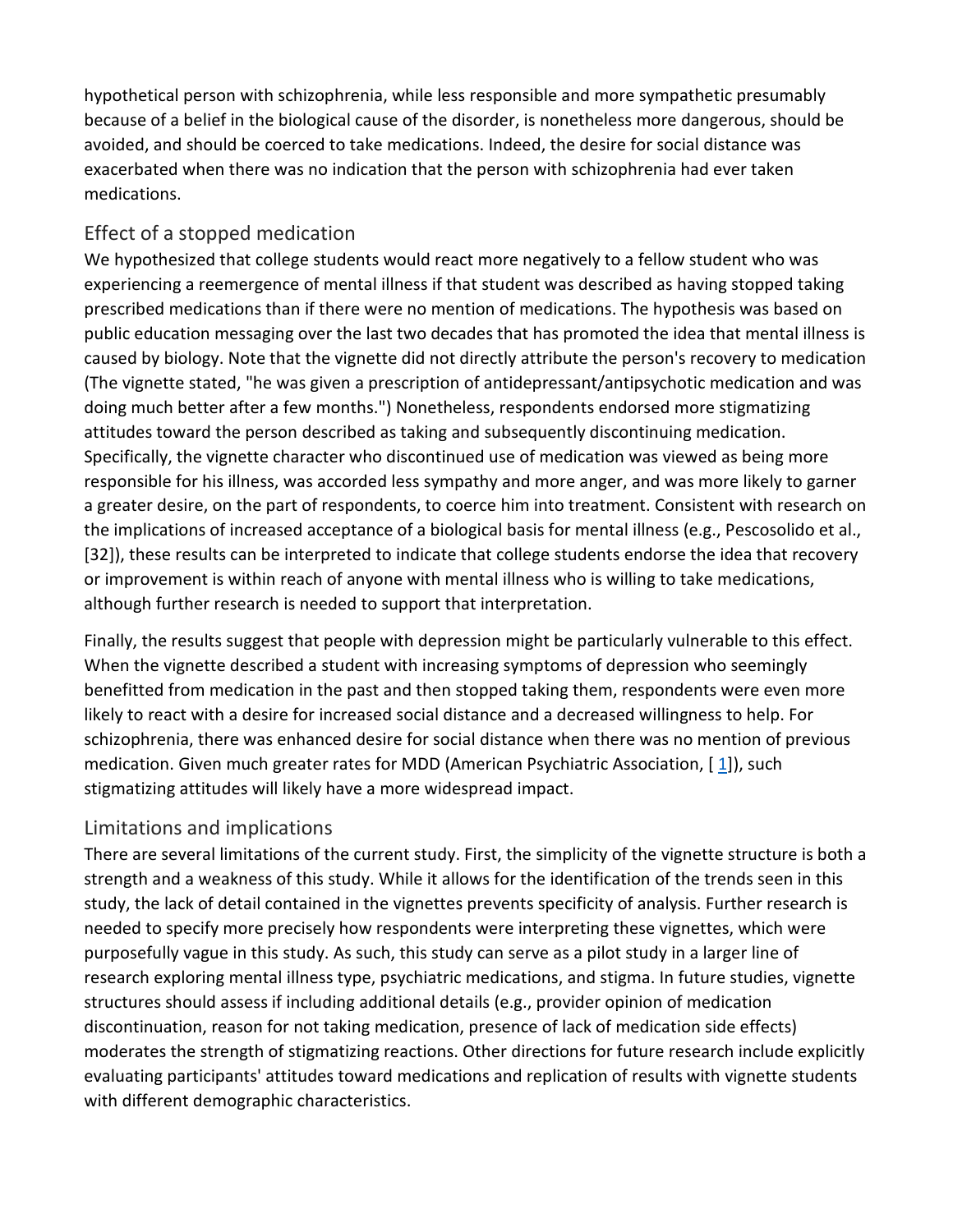Despite these limitations, there are several potentially important implications of this study. The results suggest college-aged men endorse higher levels of stigma, and campaigns designed to reduce mental health stigma might benefit from increased focus on men. In addition, the findings regarding familiarity with mental illness correlating with decreased stigma suggest that increased visibility and normalization of mental health struggles will likely lead to decreased stigma in college student populations. Generally, the results seem consistent with research showing biological attributions of mental illness have not led to decreased stigma (Pescosolido, [31]), a finding that has potentially important implications for the discussion of mental illness across settings. Finally, it may be helpful for those working with college students to know that patients with depression in particular may face a special burden of expectation—and associated stigma—if they do not take medications, which have been promoted as helpful for several decades. This is especially relevant given that medications do not help all people with depression and, indeed, have been shown to be less effective than psychotherapy in the treatment of depression in adults (Huhn et al., [14]).

## [References](https://0-web-b-ebscohost-com.libus.csd.mu.edu/ehost/detail/detail?vid=0&sid=80b2aaac-2094-4b6a-a562-66d4997e4085%40pdc-v-sessmgr03&bdata=JnNpdGU9ZWhvc3QtbGl2ZSZzY29wZT1zaXRl#toc)

- American Psychiatric Association. (2013). *Diagnostic and statistical manual of mental disorders* (5th ed.). Arlington, VA : American Psychiatric Publishing.
- Ben-Porath, D. D. (2002). Stigmatization of individuals who receive psychotherapy: An interaction between help-seeking behavior and the presence of depression. *Journal of Social and Clinical Psychology*, 21, 400 – 413. doi: 10.1521/jscp.21.4.400.22594
- Blanco, C., Okuda, M., Wright, C., Hasin, D. S., Grant, B. F., Liu, S. M., & Olfson, M. (2008). Mental health of college students and their non–college-attending peers: results from the national epidemiologic study on alcohol and related conditions. *Archives of General Psychiatry*, 65 (12), 1429 –1437. doi: 10.1001/archpsyc.65.12.1429
- Corrigan, P. (2004). How stigma interferes with mental health care. *American Psychologist*, 59, 614 625. doi: 10.1037/0003-066X.59.7.614
- Corrigan, P. W., Kosyluk, K. A., Fokuo, J. K., & Park, J. H. (2014). How does direct to consumer advertising affect the stigma of mental illness? *Community Mental Health Journal*, 50, 792 – 799. doi: 10.1007/s10597-014-9698-7
- Corrigan, P. W., Markowitz, F. E., Watson, A., Rowan, D., & Kubiak, M. A. (2003). An attribution model of public discrimination towards persons with mental illness. *Journal of Health and Social Behavior*, 44, 162 – 179. doi: 10.2307/1519806
- Corrigan, P. W., Rowan, D., Green, A., Lundin, R., River, P., Uphoff-Wasowski, K., ... Kubiak, M. A. (2002). Challenging two mental illness stigmas: Personal responsibility and dangerousness. *Schizophrenia Bulletin*, 28, 293 – 310. doi: 10.1093/oxfordjournals.schbul.a006939
- Corrigan, P. W., & Shapiro, J. R. (2010). Measuring the impact of programs that challenge the public stigma of mental illness. *Clinical Psychology Review*, 30, 907 – 922. doi: 10.1016/j.cpr.2010.06.004
- Corrigan, P. W., Watson, A. C., Warpinski, A. C., & Gracia, G. (2004). Stigmatizing attitudes about mental illness and allocation of resources to mental health services. *Community Mental Health Journal*, 40, 297 – 307.
- Couture, S., & Penn, D. (2003). Interpersonal contact and the stigma of mental illness: A review of the literature. *Journal of Mental Health*, 12, 291 – 305. doi: 10.1080/09638231000118276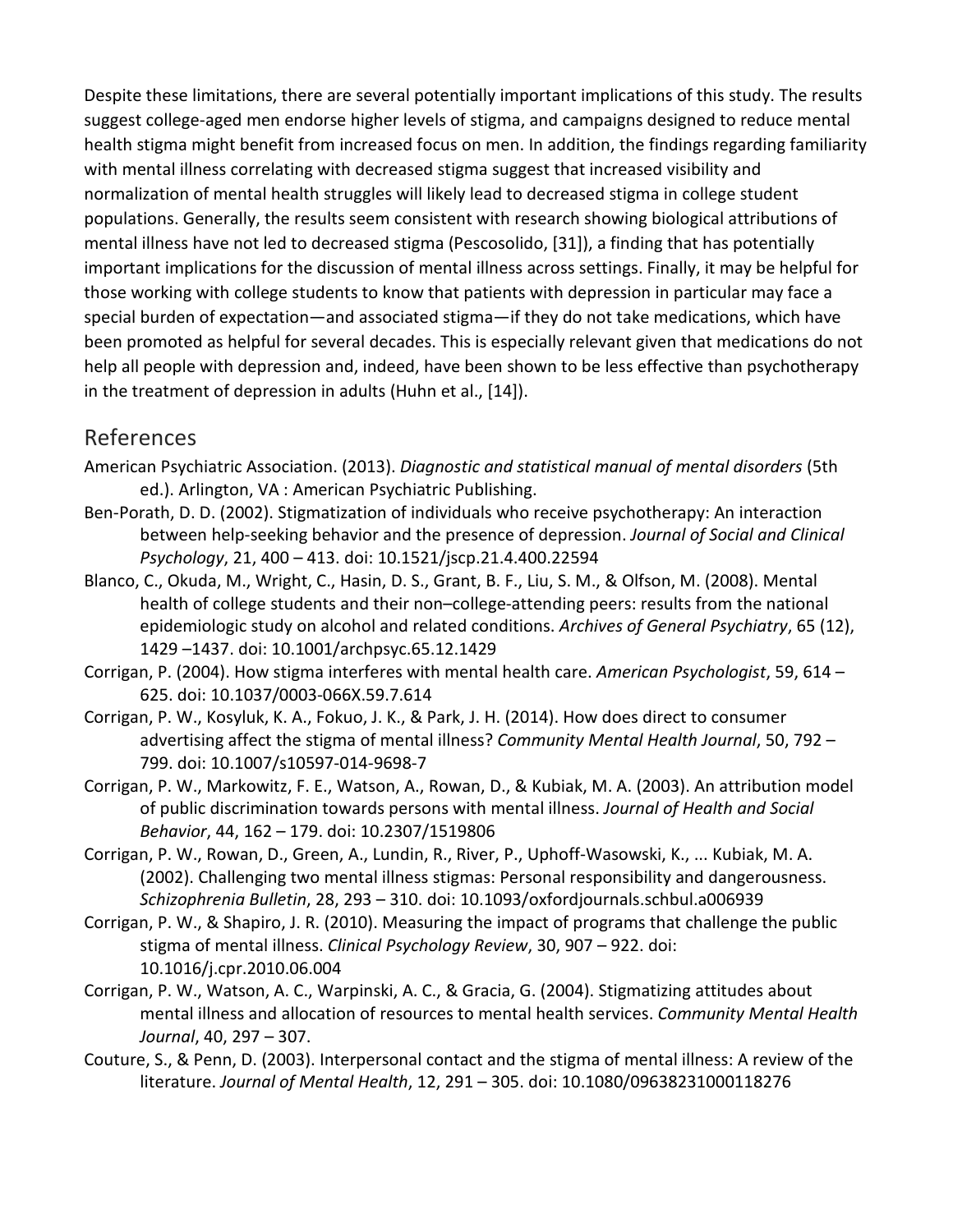- Eisenberg, D., Downs, M. F., Golberstein, E., & Zivin, K. (2009). Stigma and help seeking for mental health among college students. *Medical Care Research and Review*, 66, 522 – 541. doi: 10.1177/1077558709335173.
- Eisenberg, D., Hunt, J., & Speer, N. (2012). Help seeking for mental health on college campuses: review of evidence and next steps for research and practice. *Harvard Review of Psychiatry*, 20 (4), 222 –232. doi: 10.3109/10673229.2012.712839
- Feeg, V. D., Prager, L. S., Moylan, L. B., Smith, K. M., & Cullinan, M. (2014). Predictors of mental illness stigma and attitudes among college students: Using vignettes from a campus common reading program. *Issues in Mental Health Nursing*, 35, 694 – 703. doi: 10.3109/01612840.2014.892551.
- Huhn, M., Tardy, M., Spineli, L. M., Kissling, W., Först, L. H., Pitschel-Walz, G., ... Leucht, S. (2014). Efficacy of pharmacotherapy and psychotherapy for adult psychiatric disorders: A systematic overview of meta-analyses. *JAMA Psychiatry*, 71, 706 – 715. doi: 10.1001/jamapsychiatry.2014.112
- Karp, D. R. (2010). Unlocking men, unmasking masculinities: doing men's work in prison. *The Journal of Men's Studies*, 18 (1), 63 –83. doi: 10.3149/jms.1801.63
- Kemp, J. J., Lickel, J. J., & Deacon, B. J. (2014). Effects of a chemical imbalance causal explanation on individuals' perceptions of their depressive symptoms. *Behaviour Research and Therapy*, 56, 47 – 52. doi: 10.1016/j.brat.2014.02.009
- Kessler, R. C., & Wang, P. S. (2008). The descriptive epidemiology of commonly occurring mental disorders in the United States. *Annual Review of Public Health*, 29, 115 – 129. doi: 10.1146/annurev.publhealth.29.020907.090847
- Komiya, N., Good, G. E., & Sherrod, N. B. (2000). Emotional openness as a predictor of college students' attitudes toward seeking psychological help. *Journal of Counseling Psychology*, 47, 138 – 143. doi: 10.1037/0022-0167.47.1.138
- Kvaale, E. P., Haslam, N., & Gottdiener, W. H. (2013). The 'side effects' of medicalization: A metaanalytic review of how biogenetic explanations affect stigma. *Clinical Psychology Review*, 33, 782 – 794. doi: 10.1016/j.socscimed.2013.07.017
- Lam, D. C. K., & Salkovskis, P. M. (2007). An experimental investigation of the impact of biological and psychological causal explanations of anxious and depressed patients' perception of a person with panic disorder. *Behaviour Research and Therapy*, 45, 405 – 411. doi: 10.1016/j.brat.2006.03.005
- Law, G. U., Rostill-Brookes, H., & Goodman, D. (2009). Public stigma in health and non-healthcare students: Attributions, emotions and willingness to help with adolescent self-harm. *International Journal of Nursing Studies*, 46, 108 – 119. doi: 10.1016/j.ijnurstu.2008.08.014
- Lebowitz, M. S., Pyun, J. J., & Ahn, W. (2014). Biological explanations of generalized anxiety disorder: Effects on beliefs about prognosis and responsibility. *Psychiatric Services*, 65, 498 – 503. doi: 10.1176/appi.ps.201300011
- Lee, M., & Seo, M. (2018). Effect of direct and indirect contact with mental illness on dangerousness and social distance. *International Journal of Social Psychiatry*, 64, 112 – 119. doi: 10.1177/0020764017748181.
- Link, B. G., Struening, E. L., Neese-Todd, S., Asmussen, S., & Phelan, J. C. (2001). Stigma as a barrier to recovery: The consequences of stigma for the self-esteem of people with mental illnesses. *Psychiatric Services*, 52, 1621 – 1626. doi: 10.1176/appi.ps.52.12.1621
- Livingston, J. D., & Boyd, J. E. (2010). Correlates and consequences of internalized stigma for people living with mental illness: A systematic review and meta-analysis. *Social Science Medicine*, 71, 2150 – 2161. doi: 10.1016/j.socscimed.2010.09.030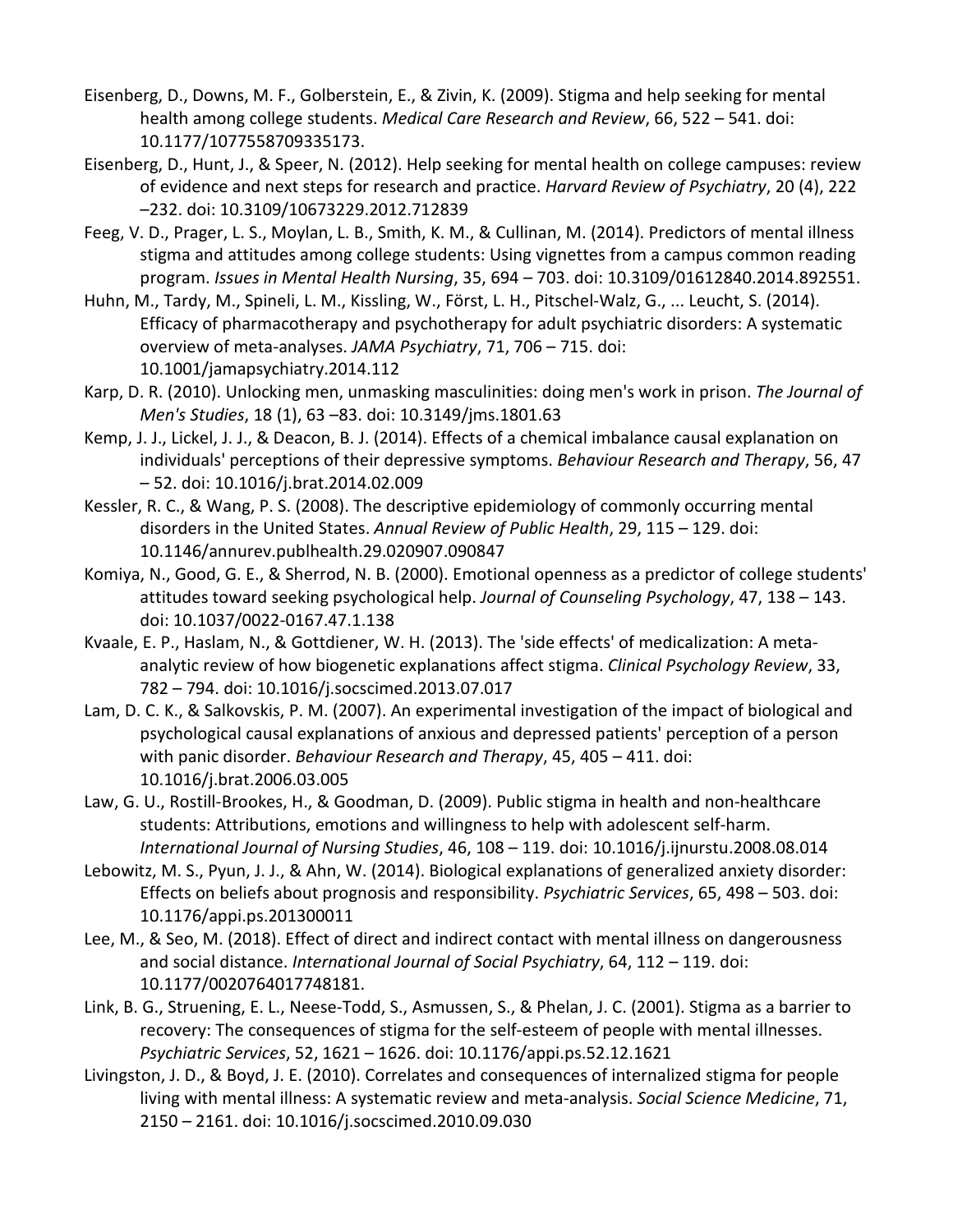- Loya, F., Reddy, R., & Hinshaw, S. P. (2010). Mental illness stigma as a mediator of differences in Caucasian and South Asian college students' attitudes toward psychological counseling. *Journal of Counseling Psychology*, 57, 484 – 490. doi: 10.1037/a0021113
- Mojtabai, R. (2010). Mental illness stigma and willingness to seek mental health care in the European Union. *Social Psychiatry and Psychiatric Epidemiology*, 45, 705 – 712. doi: 10.1007/s00127-009- 0109-2
- Mojtabai, R., Olfson, M., Sampson, N. A., Jin, R., Druss, B., Wang, P. S., ... Kessler, R. C. (2011). Barriers to mental health treatment: Results from the National Comorbidity Survey Replication. *Psychological Medicine*, 41, 1751 – 1761. doi: 10.1017/S0033291710002291
- National Alliance on Mental Illness. (2017). Stigma And Discrimination. *NAMI Newsroom*. Retrieved from https://*[www.nami.org/About-NAMI/Policy-Platform/Stigma-and-Discrimination](http://www.nami.org/About-NAMI/Policy-Platform/Stigma-and-Discrimination)*
- Pedersen, E. R., & Paves, A. P. (2014). Comparing perceived public stigma and personal stigma of mental health treatment seeking in a young adult sample. *Psychiatry Research*, 219, 143 – 150. doi: 10.1016/j.psychres.2014.05.017
- Pescosolido, B. A. (2013). The public stigma of mental illness: What do we think; what do we know; what can we prove? *Journal of Health and Social Behavior*, 54 (1), 1 – 21. doi: 10.1177/0022146512471197
- Pescosolido, B. A., Martin, J. K., Long, J. S., Medina, T. R., Phelan, J. C., & Link, B. G. (2010). "A disease like any other"? A decade of change in public reactions to schizophrenia, depression, and alcohol dependence. *The American Journal of Psychiatry*, 167, 1321 – 1330. doi: 10.1176/appi.ajp.2010.09121743
- Phelan, J. C., Yang, L. H., & Cruz-Rojas, R. (2006). Effects of attributing serious mental illnesses to genetic causes on orientations to treatment. *Psychiatric Services*, 57, 382 – 387. doi: 10.1176/appi.ps.57.3.382
- Phelan, J. E., & Basow, S. A. (2007). College students' attitudes toward mental illness: An examination of the stigma process 1. *Journal of Applied Social Psychology*, 37 (12), 2877 – 2902. doi: 10.1111/jasp.2007.37.issue-12
- Pryor, J. B., & Bos, A. E. (Eds). (2016). *Social psychological perspectives on stigma: Advances in theory and research*. London, United Kingdom: Routledge.
- Read, J., Haslam, N., Sayce, L., & Davies, E. (2006). Prejudice and schizophrenia: A review of the 'mental illness is an illness like any other' approach. *Acta Psychiatrica Scandinavica*, 114, 303 – 318. doi: 10.1111/j.1600-0447.2006.00824.x
- Rusch, N., Todd, A. R., Bodenhausen, G. V., & Corrigan, P. W. (2010). Biogenetic models of psychopathology, implicit guilt, and mental illness stigma. *Psychiatry Research*, 179, 328 – 332. doi: 10.1016/j.psychres.2009.09.010
- Speerforck, S., Schomerus, G., Pruess, S., & Angermeyer, M. C. (2014). Different biogenetic causal explanations and attitudes towards persons with major depression, schizophrenia and alcohol dependence: Is the concept of a chemical imbalance beneficial? *Journal of Affective Disorders*, 168, 224 – 228. doi: 10.1016/j.jad.2014.06.013
- Stuber, J. P., Rocha, A., Christian, A., & Link, B. G. (2014). Conceptions of mental illness: Attitudes of mental health professionals and the general public. *Psychiatric Services*, 65, 490 – 497. doi: 10.1176/appi.ps.201300136.
- Substance Abuse and Mental Health Services Administration (SAMHSA). (2006). *Service utilization for mental health problems among adults*. Rockville, MD: United States Department of Health and Human Services, Substance Abuse and Mental Health Administration.